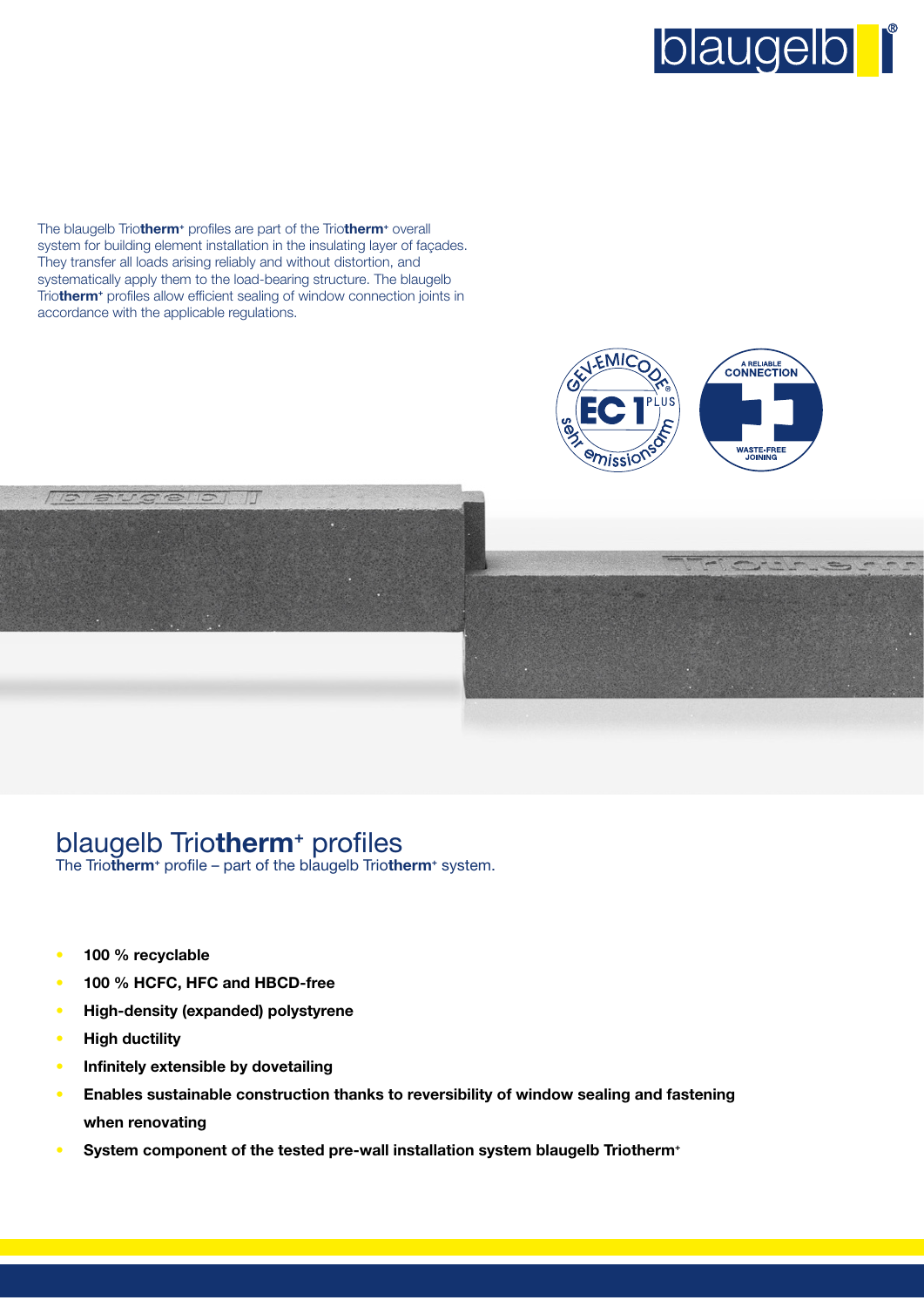## blaugelb Trio**therm<sup>+</sup>** profiles

The Trio**therm<sup>+</sup>** profile – part of the blaugelb Trio**therm<sup>+</sup>** system.

#### **Area of application:**

A major area of application of the blaugelb Trio**therm<sup>+</sup>** profiles is for extending the masonry jamb in the insulation layer of the façade, as the load-bearing, dimensionally stable installation surface for the assembly parts to be fitted. The blaugelb Trio**therm<sup>+</sup>** profiles can introduce the resulting forces reliably into the load-bearing structure via the mechanical fastening. The permanently dimensionally stable blaugelb Trio**therm<sup>+</sup>** profiles always form a level plane for the regulation-compliant sealing of connecting joints between construction elements.

blaugelb Trio**therm<sup>+</sup>** profiles made from a high-density EPS (expanded polystyrene) are one of the three system components of the blaugelb Trio**therm<sup>+</sup>** system. The robust, hard-wearing profiles exhibit load-bearing capacity, can be fitted to the load-bearing structure quickly and easily, and offer thermally isolated load transfer – thermal bridges from the structurally necessary fastening of construction elements are reduced to a minimum. The blaugelb Trio**therm<sup>+</sup>** profiles can be integrated perfectly into the insulating zones of all façade systems.

The waste-free joining of the blaugelb Trio**therm<sup>+</sup>** profiles brings clear advantages for the fitter by virtue of the extruded, positive-locking dovetail design. Thanks to their low weight and compact dimensions, the blaugelb Triotherm<sup>+</sup> profiles are unbeatably quick and straightforward to process.

Expert sealing and mechanical fastening of the blaugelb Trio**therm<sup>+</sup>** profiles to the load-bearing base is necessary, but takes only a few minutes. For more detailed information on installation, please consult the installation instructions at www.blaugelb.de

#### **Product benefits:**

- Stable dimensions and volume
- Insensitive to moisture, non-ageing
- 100 % recyclable, 100 % free of HCFCs and HFCs
- HBCD (hexabromocyclododecane)-free
- High-density (expanded) polystyrene
- High ductility
- Thanks to 100 % reversibility of window fastening for renovation, makes a major contribution to sustainable building
- Time savings thanks to few working steps and swift combination with the system components
- Profiles are easy to machine/saw with a jigsaw or mitre saw (coarse longitudinal-cut blade)
- Can be cut to shape precisely and with minimal dust
- Infinitely extensible by dovetailing
	- Very good fit of the dovetail joint
	- High level of joint stability
	- Waste-free processing
- Profiles exhibit a very low weight and compact dimensions
	- Advantage for transporting to/on construction site
		- Advantage for handling
- Window frames can be screwed on without pre-drilling of the blaugelb Trio**therm<sup>+</sup>** profiles
- Waffle structure increases the adhesion of the seal between the base and the blaugelb Trio**therm<sup>+</sup>** profiles



- Production process constantly maintains very high dimensional accuracy and geometrical accuracy of the blaugelb Trio**therm<sup>+</sup>** profiles
	- Always straight
	- Always level sealing flanks
- High inherent stability and flexural strength, high ductility
- Airtight, connection between profile and base is verified by technical tests
- Absorption of high building tolerances flush with windows is verified by technical tests
- Reduces thermal bridges in the mounting plane of the assembly parts
- Tested to be low in pollutants according to EMICODE EC1 Plus

#### **Technical data:**

| Material:                                                                           | High-density EPS (expanded polysty-<br>rene), high ductility                                                         |          |
|-------------------------------------------------------------------------------------|----------------------------------------------------------------------------------------------------------------------|----------|
| Colour:                                                                             | Grey                                                                                                                 |          |
| Compressive load bearing capacity at max. total<br>deformation of 2 %:              | 1,260 kg/dm <sup>2</sup>                                                                                             |          |
| Compressive load bearing capacity at 60 x 40 mm:<br>(blaugelb Spacer Block)         | 5,800 N                                                                                                              |          |
| Compressive load bearing capacity at 210 x 53 mm:<br>(blaugelb Shim Block HST)      | 15,510N                                                                                                              |          |
| Fire behaviour:<br>DIN 4102-1:1998-05 / DIN EN 13501-1:2019-05                      | B <sub>2</sub> / Class F                                                                                             |          |
| Thermal conductivity nominal value $\lambda_{\text{tot}}$ :<br>DIN EN 12667:2001-05 | 0.0375 W/m*K                                                                                                         |          |
| Air permeability:<br><b>EN 12207</b>                                                | Class 4                                                                                                              |          |
| Water vapour diffusion resistance:<br><b>DIN EN ISO 12086</b>                       | $228\mu$                                                                                                             |          |
| Bending strength:<br><b>DIN EN 12089</b>                                            | $\geq$ 2,490 kPa                                                                                                     |          |
| Compression stress (2 %) compression:<br>DIN EN DIN EN 13163:2017 / EN 826:2013-05  | $\geq$ 1,435 kPa                                                                                                     |          |
| Shear strength:<br><b>DIN EN ISO 14130</b>                                          | 0.217 N/mm <sup>2</sup>                                                                                              |          |
| Screw withdrawal value:<br>(Frame screw Fix FK-T30 7.5 x 62 mm)                     | 2,100 N                                                                                                              |          |
| Water absorption after 28 days under water:<br><b>DIN 12087</b>                     | $\leq 0.5$ vol. %                                                                                                    |          |
| Compatibility with conventional building materials:                                 | Compatible, except for solvents, sol-<br>vent-bearing materials and materials that<br>are not polystyrene-compatible |          |
| Ageing resistance:                                                                  | Mould-proof, does not rot                                                                                            |          |
| Waste code:                                                                         | Code no. 170604<br>Code no. 170904                                                                                   |          |
| <b>Product name</b>                                                                 | PU                                                                                                                   | Item no. |
| blaugelb Triotherm <sup>+</sup> profile 70x85x1175 mm                               | Bundle of 9 pcs.                                                                                                     | 0420838  |
|                                                                                     |                                                                                                                      |          |
| blaugelb Triotherm <sup>+</sup> profile 100x85x1175 mm                              | Bundle of 6 pcs.                                                                                                     | 0425988  |
| blaugelb Triotherm <sup>+</sup> profile 120x85x1175 mm                              | Bundle of 6 pcs.                                                                                                     | 0420839  |
| blaugelb Triotherm <sup>+</sup> profile 140x85x1175 mm                              | Bundle of 6 pcs.                                                                                                     | 9035238  |
| blaugelb Triotherm <sup>+</sup> profile 160x85x1175 mm                              | Bundle of 6 pcs.                                                                                                     | 0420840  |
| blaugelb Triotherm <sup>+</sup> profile 180x85x1175 mm                              | Bundle of 3 pcs.                                                                                                     | 9035239  |
| blaugelb Triotherm <sup>+</sup> profile 200x85x1175 mm                              | Bundle of 3 pcs.                                                                                                     | 9021633  |

blaugelb Triotherm<sup>+</sup> profile 230x85x1175 mm Bundle of 2 pcs. 9021632

Code (BGB). Our processing instructions are to be considered only as general guidelines and may differ in the individual case due to the range of possible uses and applications. They do not therefore automatically exempt t from carrying out their own tests. We reserve the right to make technical modifications and enhancements at any time.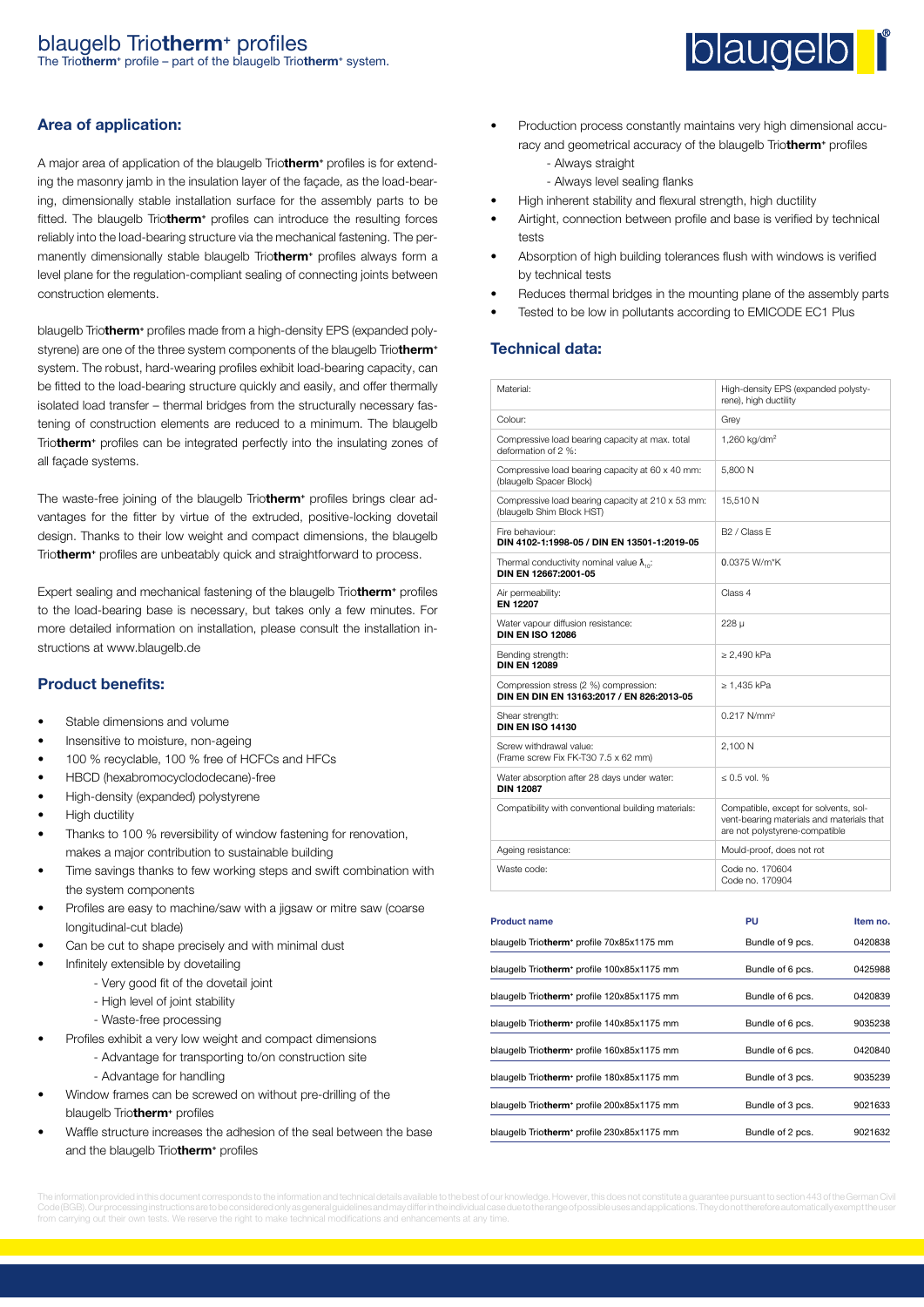## blaugelb Trio**therm<sup>+</sup>** profiles

The Trio**therm<sup>+</sup>** profile – part of the blaugelb Trio**therm<sup>+</sup>** system.





 $\frac{1}{2}$ 

85

g

85

#### **Delivery and storage form:**

Store in its original packaging. Current packaging: Use of a PE stretch film dyed white, UV-stable for 6 months made of POLYETHYLENE FS 340-03 and LL 118 BLEND.

#### **Service**

Instruction on the expert, system-compliant use of the blaugelb Trio**therm<sup>+</sup>** installation system can be provided by our specialist advisors (info@blaugelb.de).

#### **Disposal:**

According to Waste Catalogue Ordinance: Code no. 170604 (single-grade insulating material EPS) Code no. 170904 (mixed construction waste)

#### **Safety note:**

According to the available specifications and guidelines, the product is not a hazardous substance.



The information provided in this document corresponds to the information and technical details available to the best of our knowledge. However, this does not constitute a guarantee pursuant to section 443 of the German Civil Code(BGB). Our processing instructions are to be considered only as general guidelines and may differ in the individual case due to the range of possible uses and applications. They do not therefore automatically exempt th